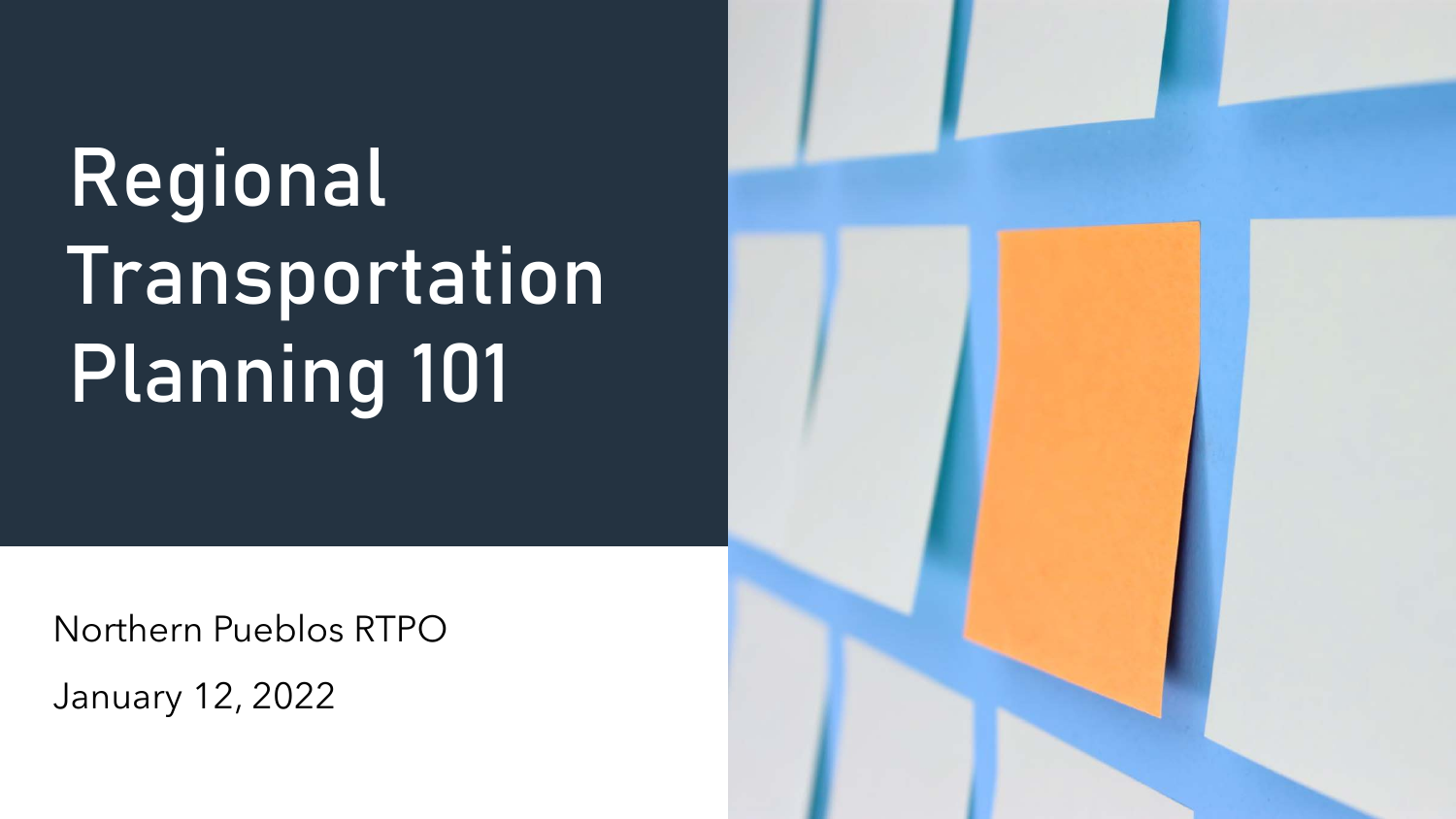# What is transportation planning?

The confluence different agencies and disciplines to develop plans, policies, legislative activities, performance measures, funding, and projects.

It is a collaborative and participatory process, developed by a range of stakeholders who come together to consider the socio-economic factors of a region, develop a vision for the future, and create a plan to achieve that vision.

Transportation planning considers growth patterns and forecasts, travel behavior, and available funding and other resources to maintain and improve transportation options.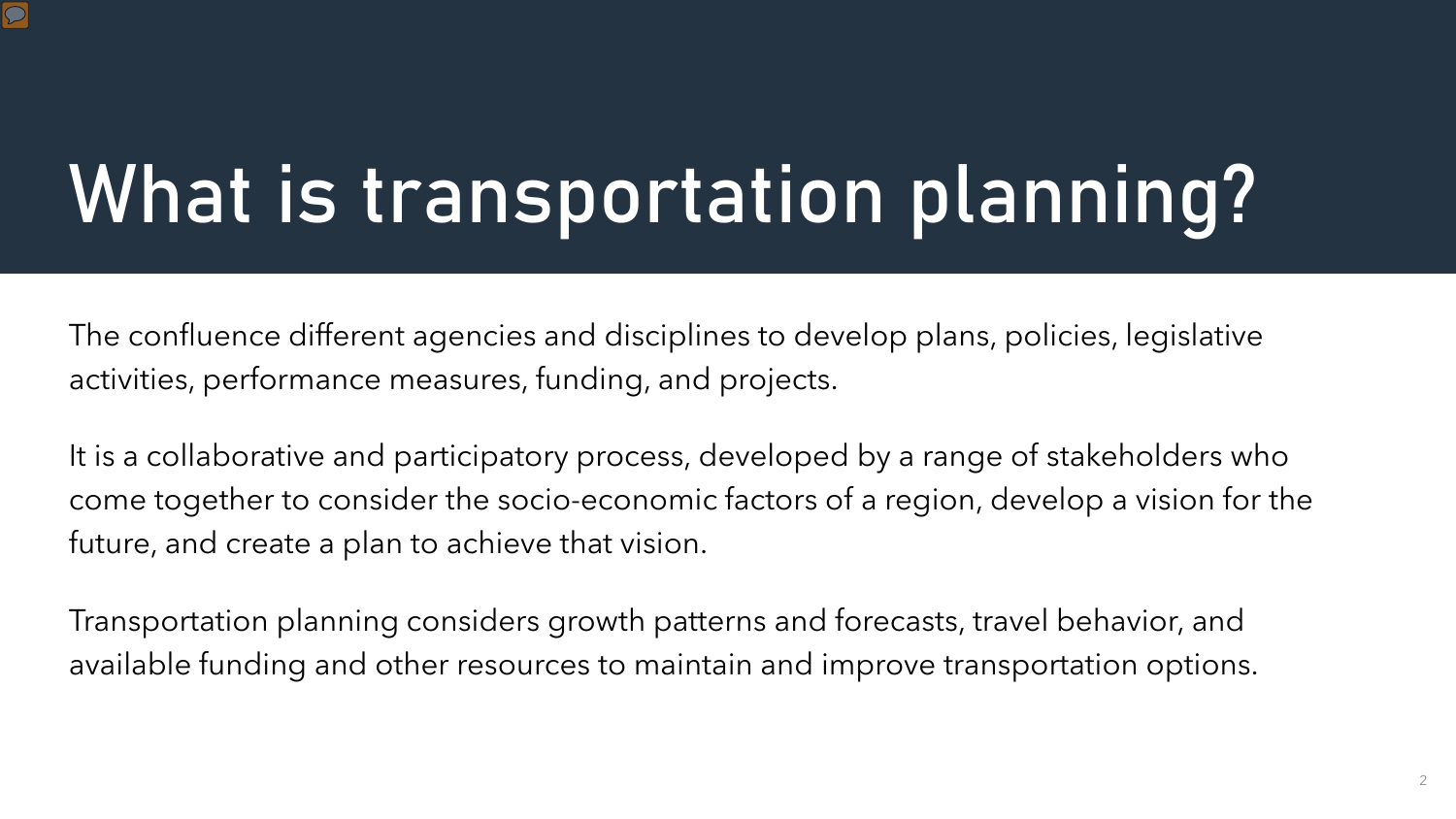### Scope of the nonmetropolitan transportation planning process

**23 CFR 450.206**: Each State shall carry out a **continuing**, **cooperative**, and **comprehensive** statewide transportation planning process that provides for consideration and implementation of projects, strategies, and services that will **address the following factors**:

- 1. Support the **economic vitality** of the United States, the States, metropolitan areas, and nonmetropolitan areas, especially by enabling global competitiveness, productivity, and efficiency;
- 2. Increase the **safety** of the transportation system **for motorized and non-motorized users**;
- 3. Increase the **security** of the transportation system **for motorized and non-motorized users**;
- 4. Increase **accessibility and mobility** of **people and freight**;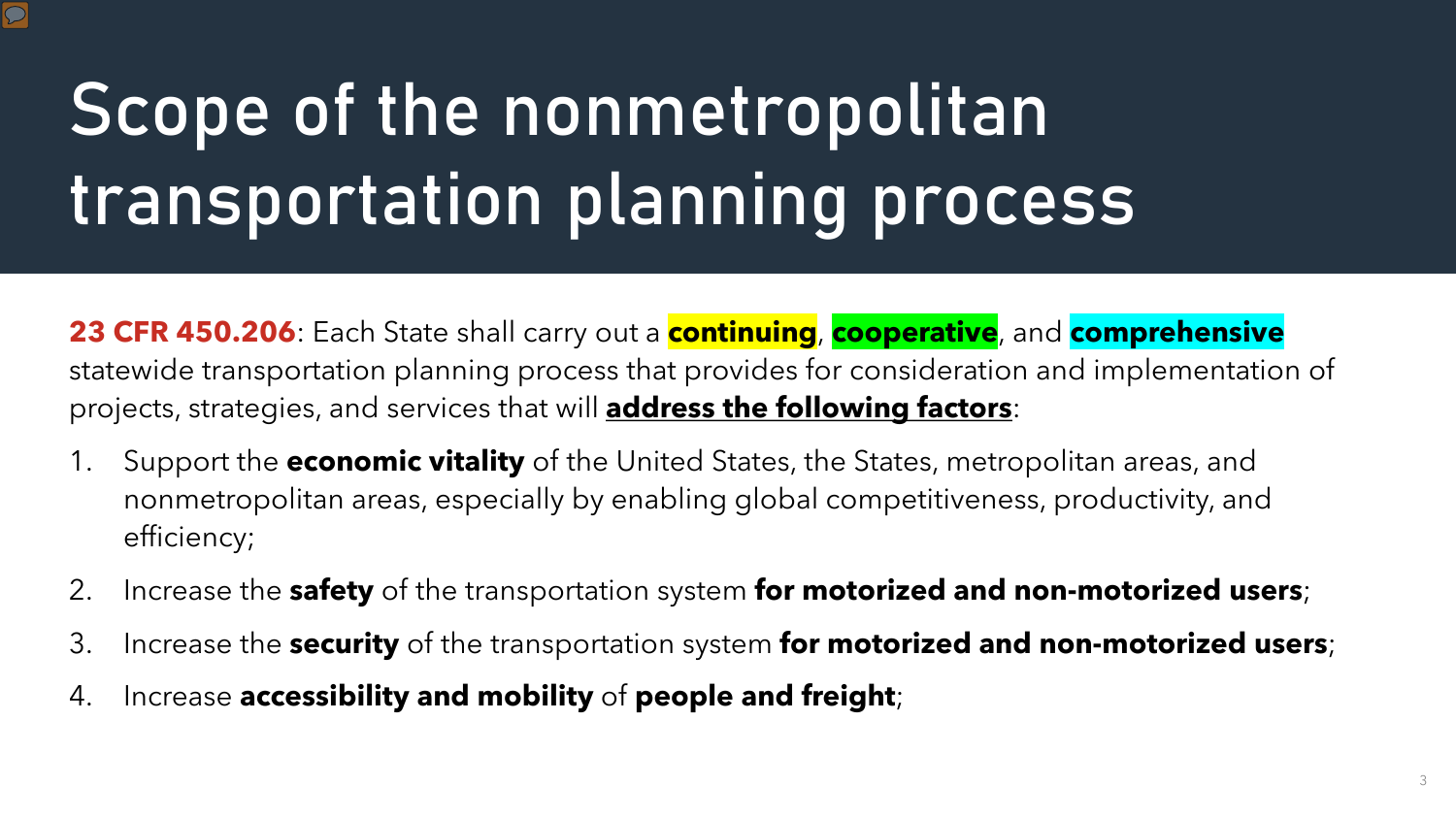### Federal Planning Factors, continued

- 5. Protect and enhance the **environment**, promote **energy conservation**, improve the **quality of life**, and promote **consistency between transportation improvements** and State and local **planned growth and economic development patterns**;
- 6. Enhance the **integration and connectivity of the transportation system**, across and between modes throughout the State, for people and freight;
- 7. Promote **efficient system management and operation**;
- 8. Emphasize the **preservation of the existing transportation system**;
- 9. Improve the **resiliency and reliability** of the transportation system and **reduce or mitigate stormwater impacts of surface transportation**; and
- 10. Enhance **travel and tourism**. 4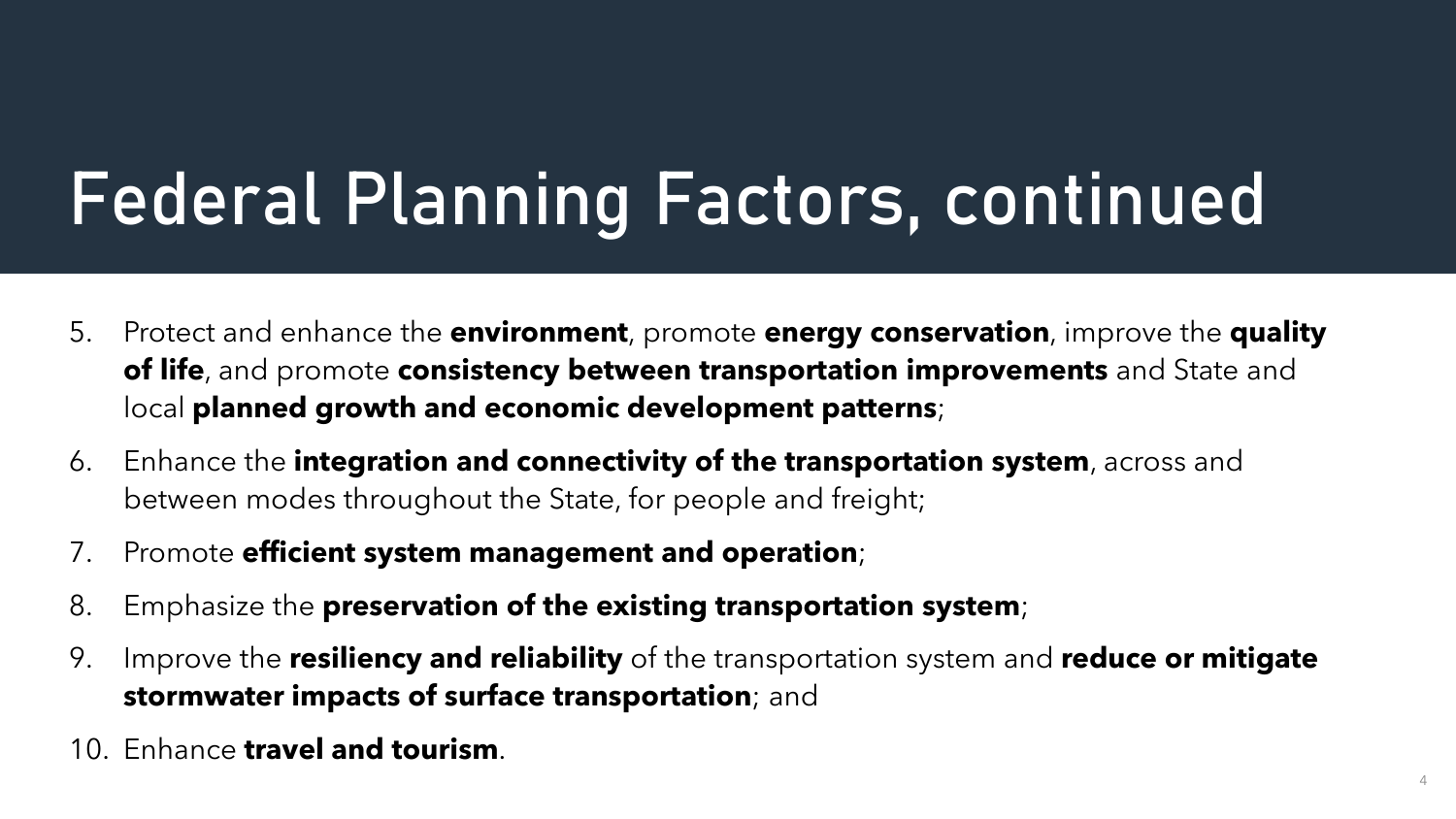## NM Transportation Plans

#### Long-range: **New Mexico 2045 Plan**

- Developed every 5 years, with a 20+ year planning horizon
- Statewide, multimodal plan
- Focus on **Asset Management**, **Mobility and Accessibility**, **Program Delivery**, and **Safety**

#### Near-term: **Statewide Transportation Improvement Plan (STIP)**

- Fiscally constrained project list
- Covers 4 years, plus 2 planning year
- Amended quarterly, with some out-of-cycle amendments 5

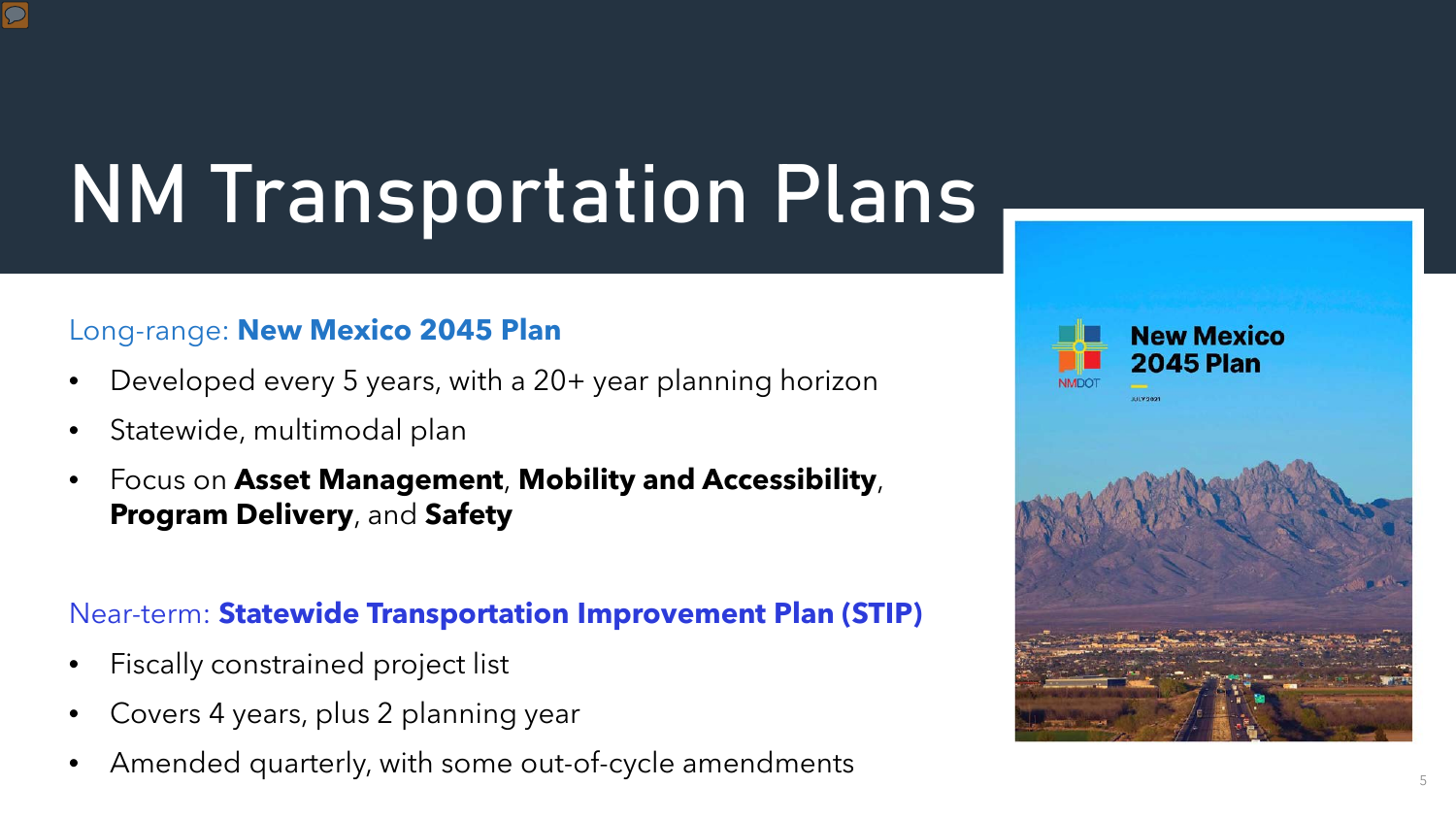# More NMDOT Plans

#### **General Documents**

Transportation Asset Management Plan (TAMP) (*2019*)

Strategic Highway Safety Plan (SHSP) (*2021*)

Planning Work Program (PWP) – *2-year action plan for the Planning Division*

#### **Modal Plans**

Statewide Transit Asset Management Plan (*2019-2022*)

Pedestrian Safety Action Plan

Airport System Plan

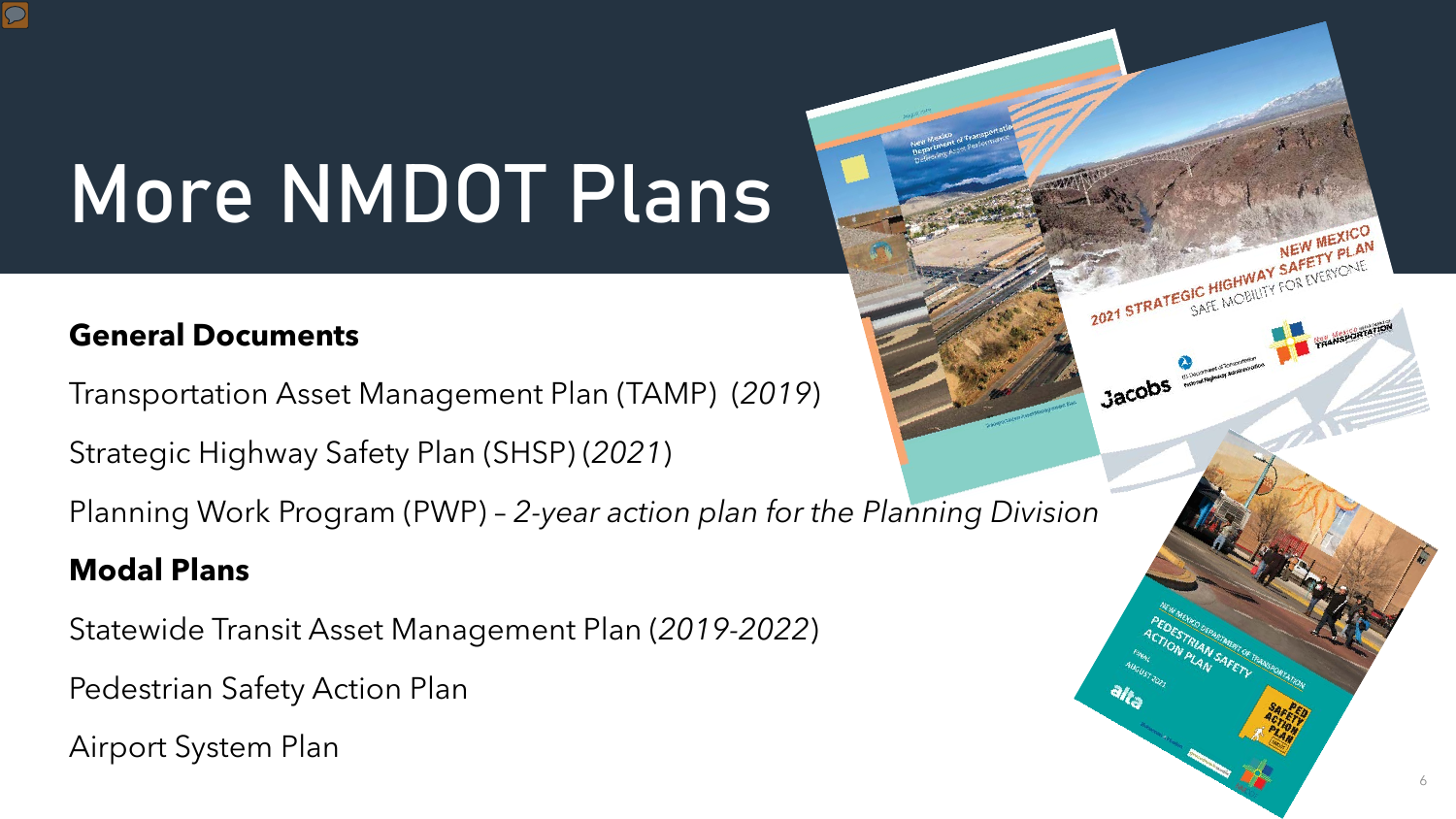

### Regional Transportation Planning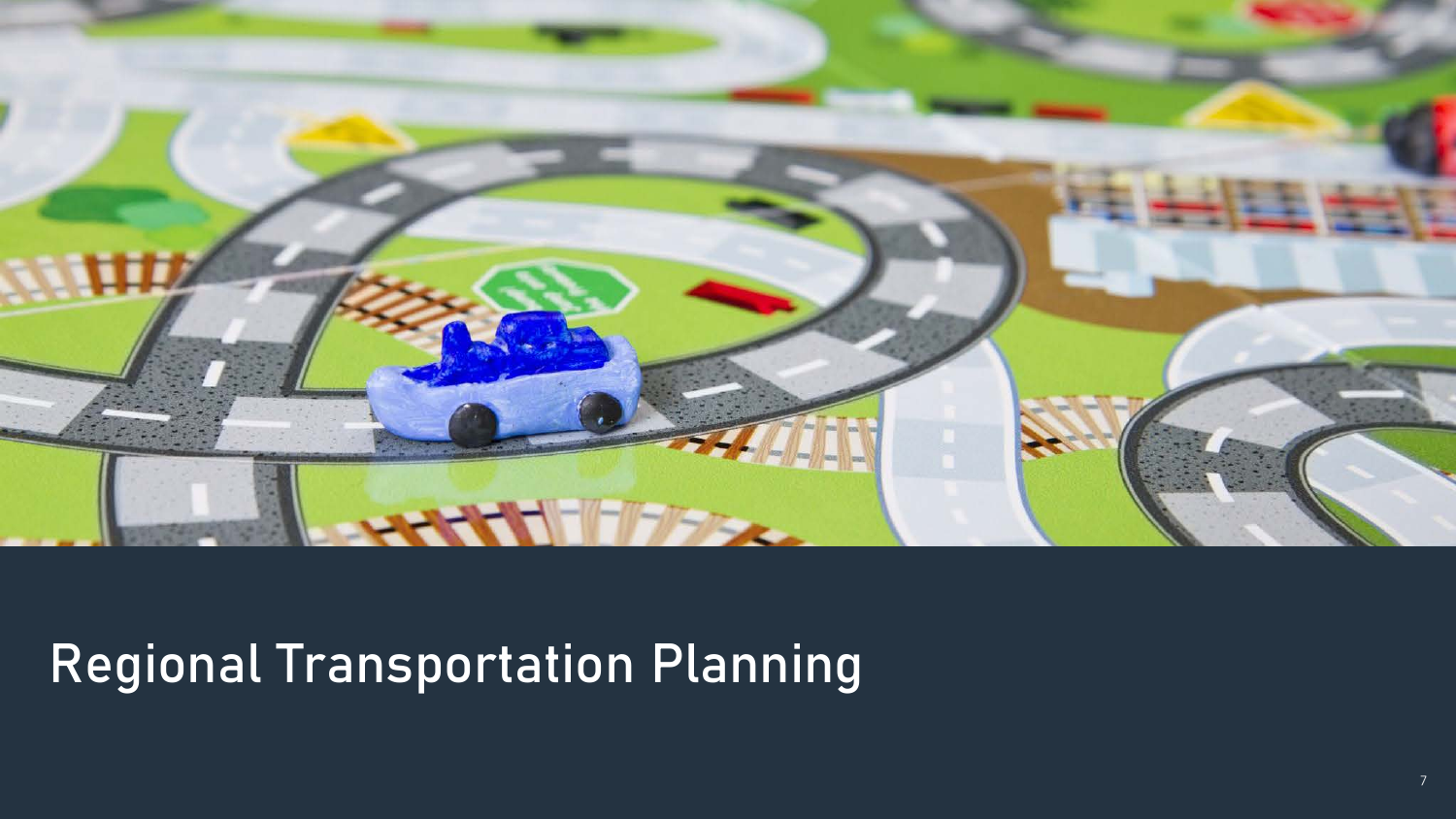$\overline{\mathcal{D}}$ 

The federal Public Works and Economic Development Act (PWEDA) of 1965 created the US Economic Development Administration (EDA).

PWEDA authorized distressed multi -county regions to form economic development districts for these purposes: Enhance the socioeconomic environment of members.

Serve as the conduit for EDA funding and technical assistance. Develop Comprehensive Economic Development Strategies (CEDS) for our regions.

NCNMEDD was created in 1967 through a Joint Powers Agreement signed by Colfax, Los Alamos, Mora, Rio Arriba, San Miguel, Santa Fe, Taos and Sandoval counties. We were recognized by EDA as an economic development district in 1968.

In 1978, the New Mexico Planning District Act and the Regional Planning Act provided enabling legislation for Economic Development Districts and Councils of Governments. As regional councils, we assist our members with state funding sources and federal funding sources passed through to state agencies.

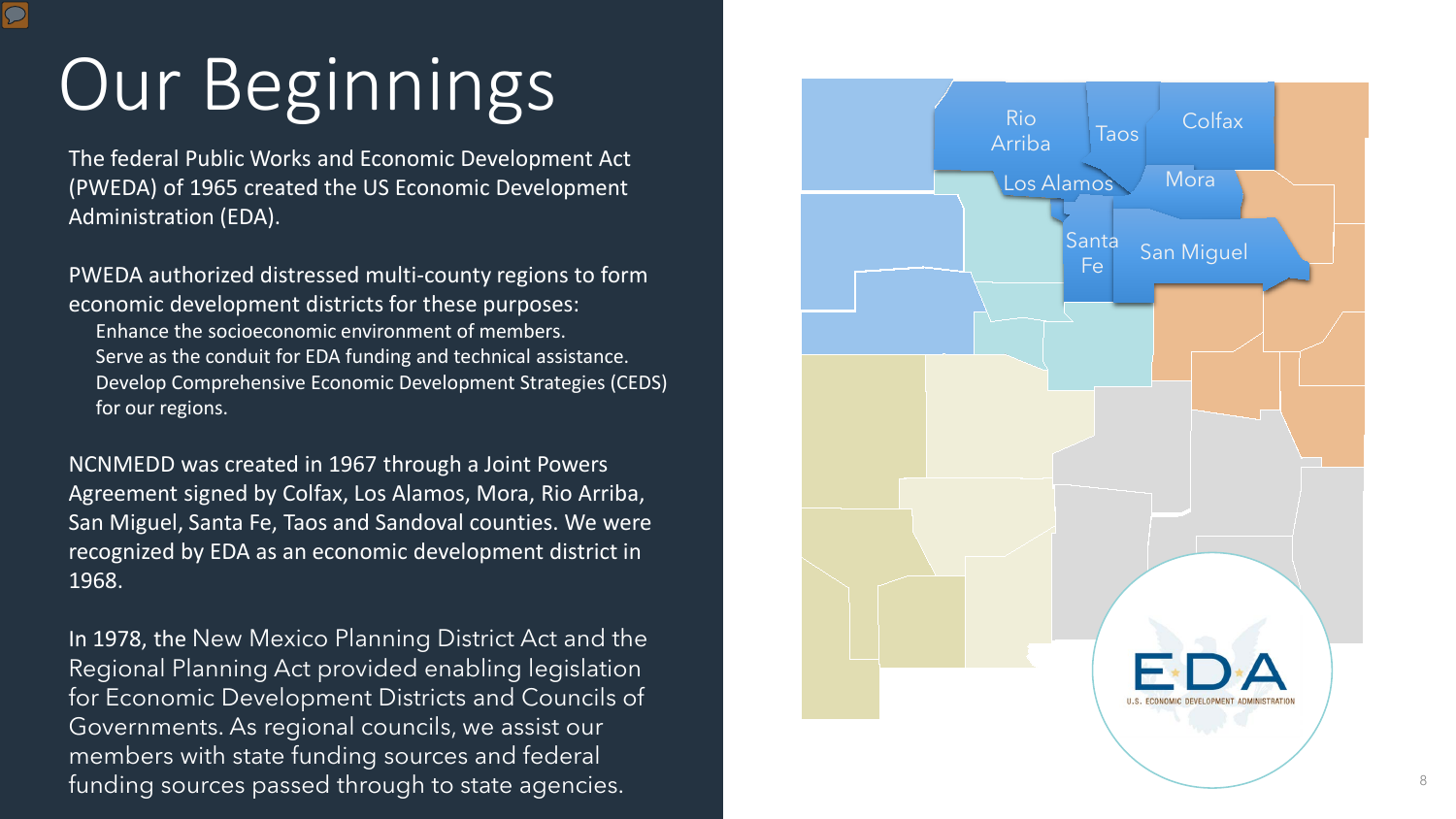# New Mexico Commission Policy 68

**CP 68 (03/15/18):** A Regional Transportation Planning Organization (RTPO) is an organization that **identifies local transportation needs**, **conducts planning**, **assists local governments**, and **supports the statewide transportation planning process in non-metropolitan regions** of the State. States are provided the opportunity to designate RTPOs as a method for formalizing the engagement of officials from areas with a population size less than 50,000 as they incorporate rural transportation needs in the statewide transportation planning process. It is the policy of the State Transportation Commission that **RTPOs provide Regional Transportation Improvement Program Recommendations (RTIPR) to be considered for inclusion in the Statewide Transportation Improvement Program (STIP)**. This recommended program will be prepared in coordination and cooperation with of the New Mexico Department of Transportation ("Department"). The Department works with the RTPOs to fulfill the federal requirement for nonmetropolitan consultation in the planning and programming process.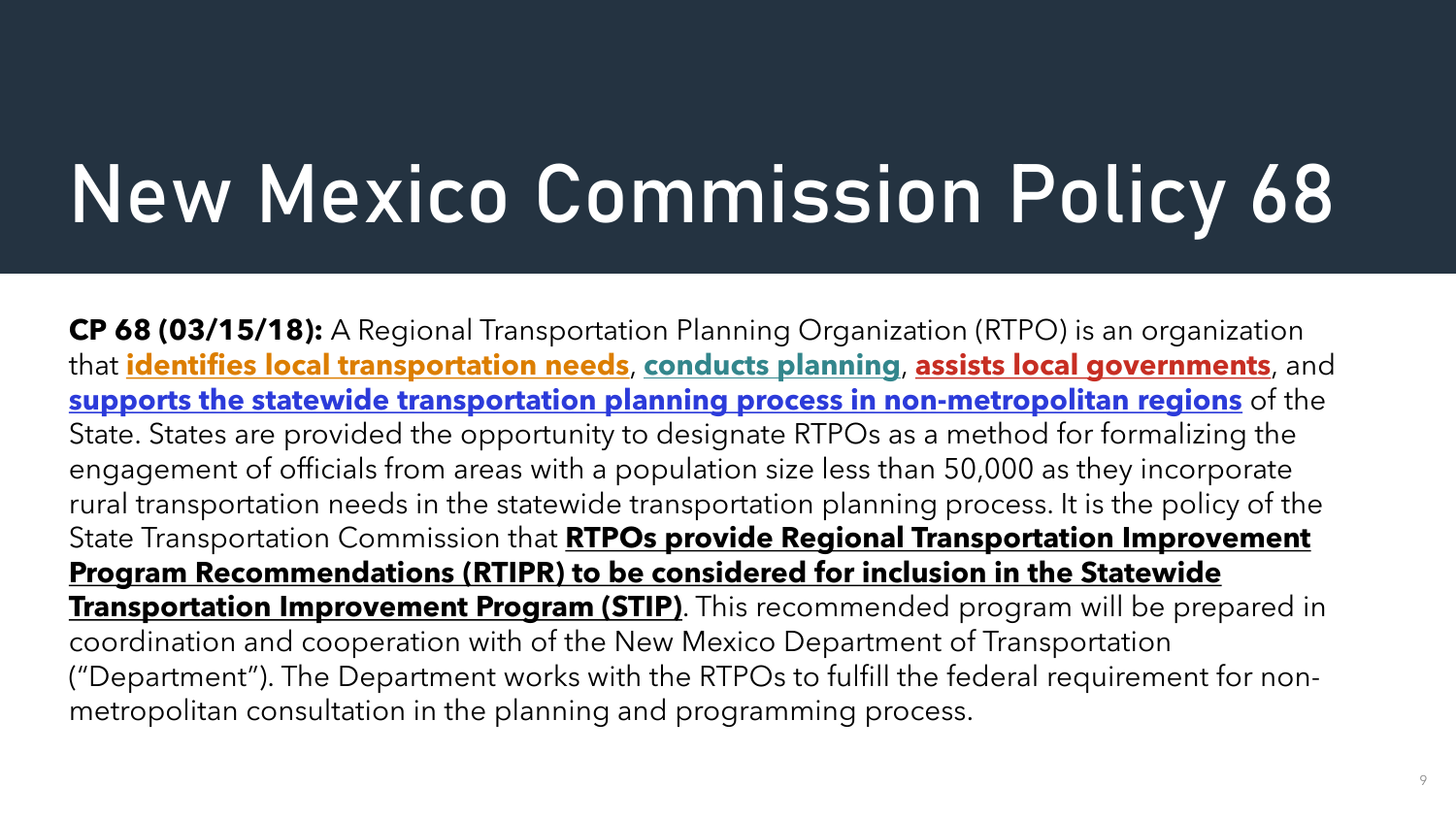

### Regional Coordination

Planning in non -metro areas of New Mexico



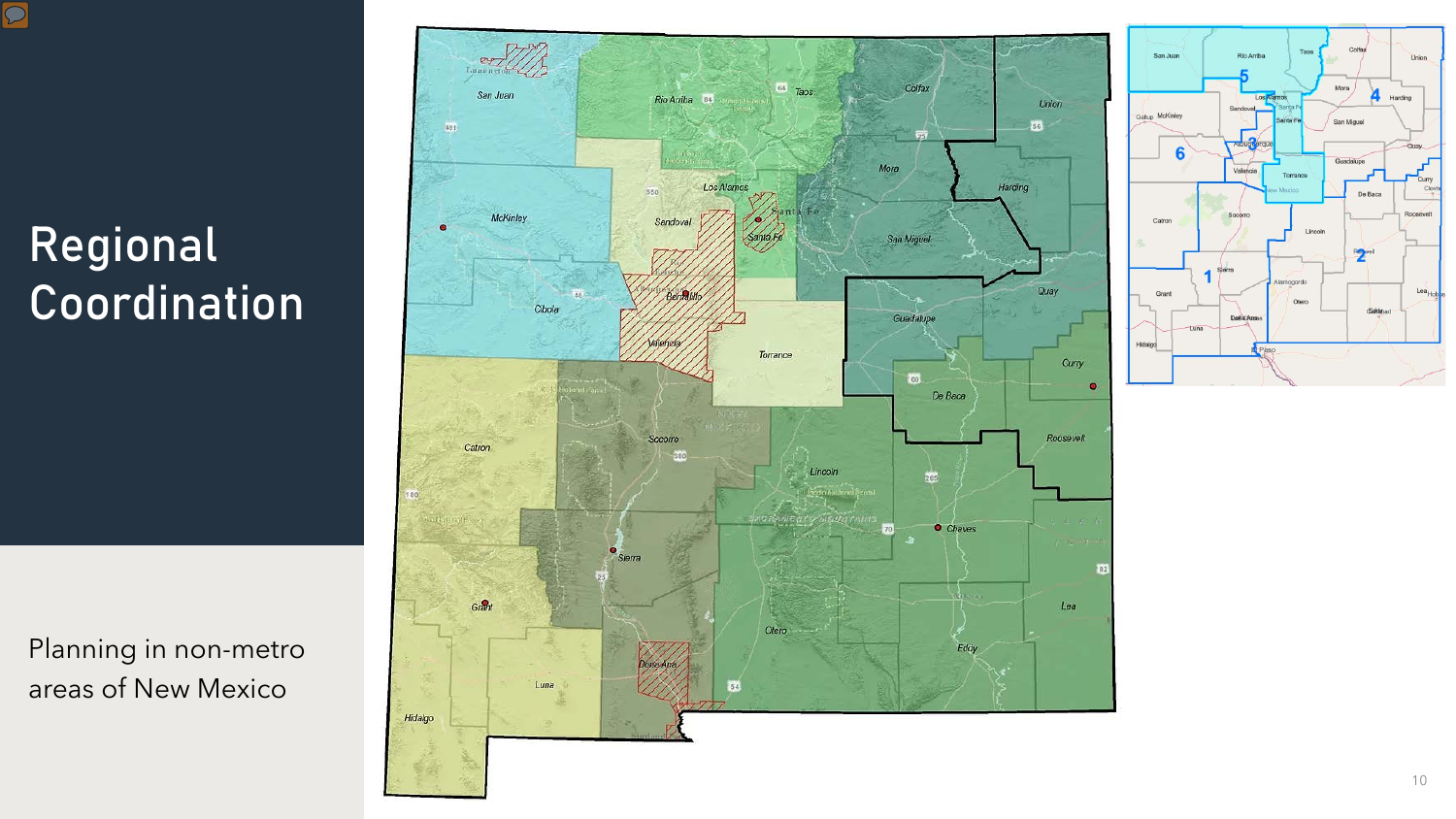## Northern Pueblos RTPO Plans

#### Long-range: **Regional Transportation Plan (RTP)**

- Developed roughly every 5 years, with a 20+ year planning horizon
- Identifies local and regional transportation priorities and needs
- Informed by and consistent with NMDOT's long-range statewide multimodal transp. plan

#### Near-term: **Rural Transportation Improvement Program Recommendations (RTIPR)**

- List of projects eligible for state and federal funding
- Prioritized by RTPO board, updated annually or in support of funding opportunities
- Consistent with NPRTPO Long Range Regional Transportation Plan (RTP)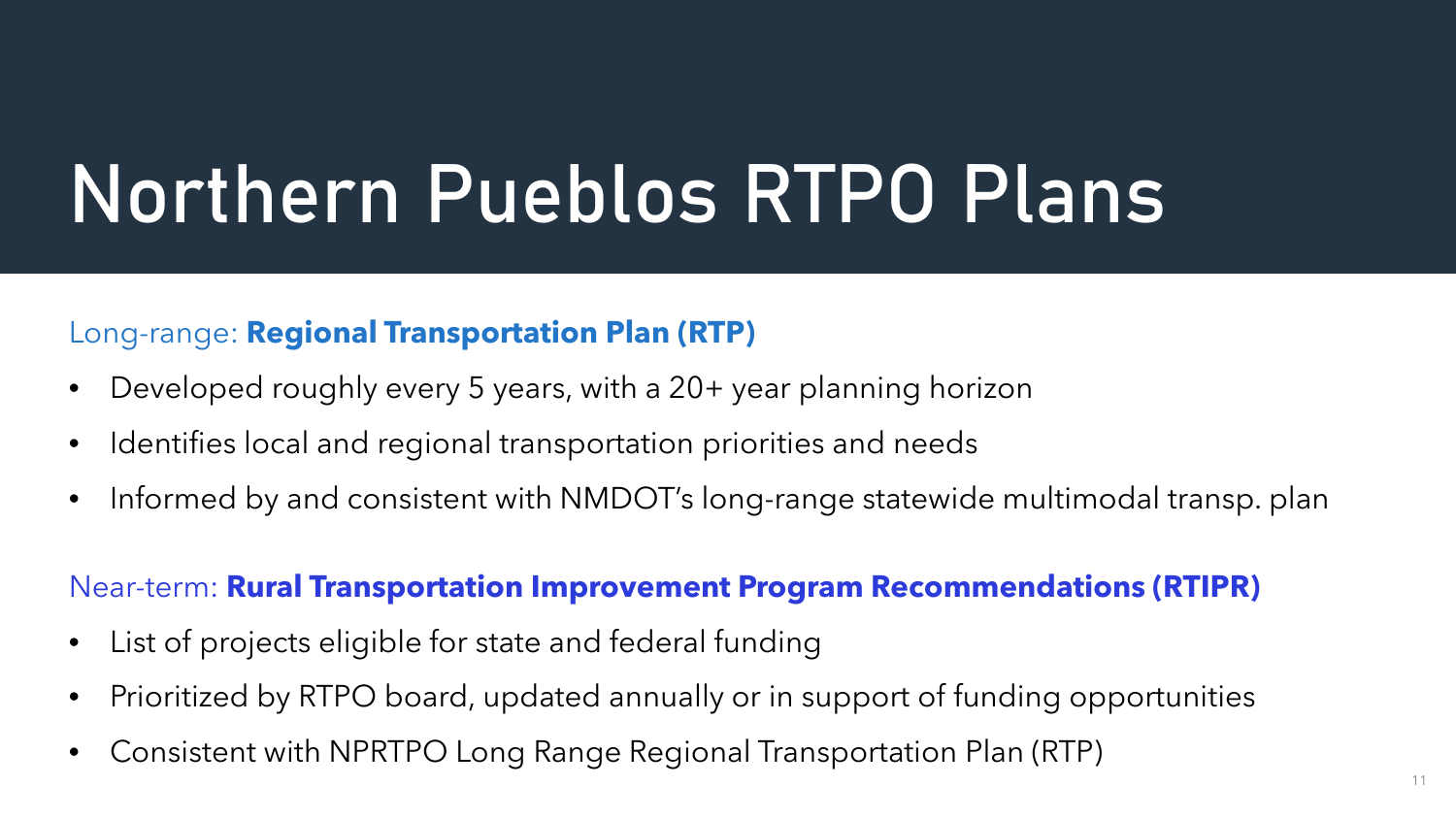# NP Regional Work Plan (RWP)

- Outlines work products for two years, separated into tasks:
	- Long-Range Planning and Implementation
	- Technical Support and Data Management
	- Project Development and Monitoring
	- Other Activities and Projects, General NPRTPO Support and Administration
- Primarily funded by FHWA, administered by NMDOT
- RTPO requirements & guidance detailed by NMDOT in the Planning Procedures Manual